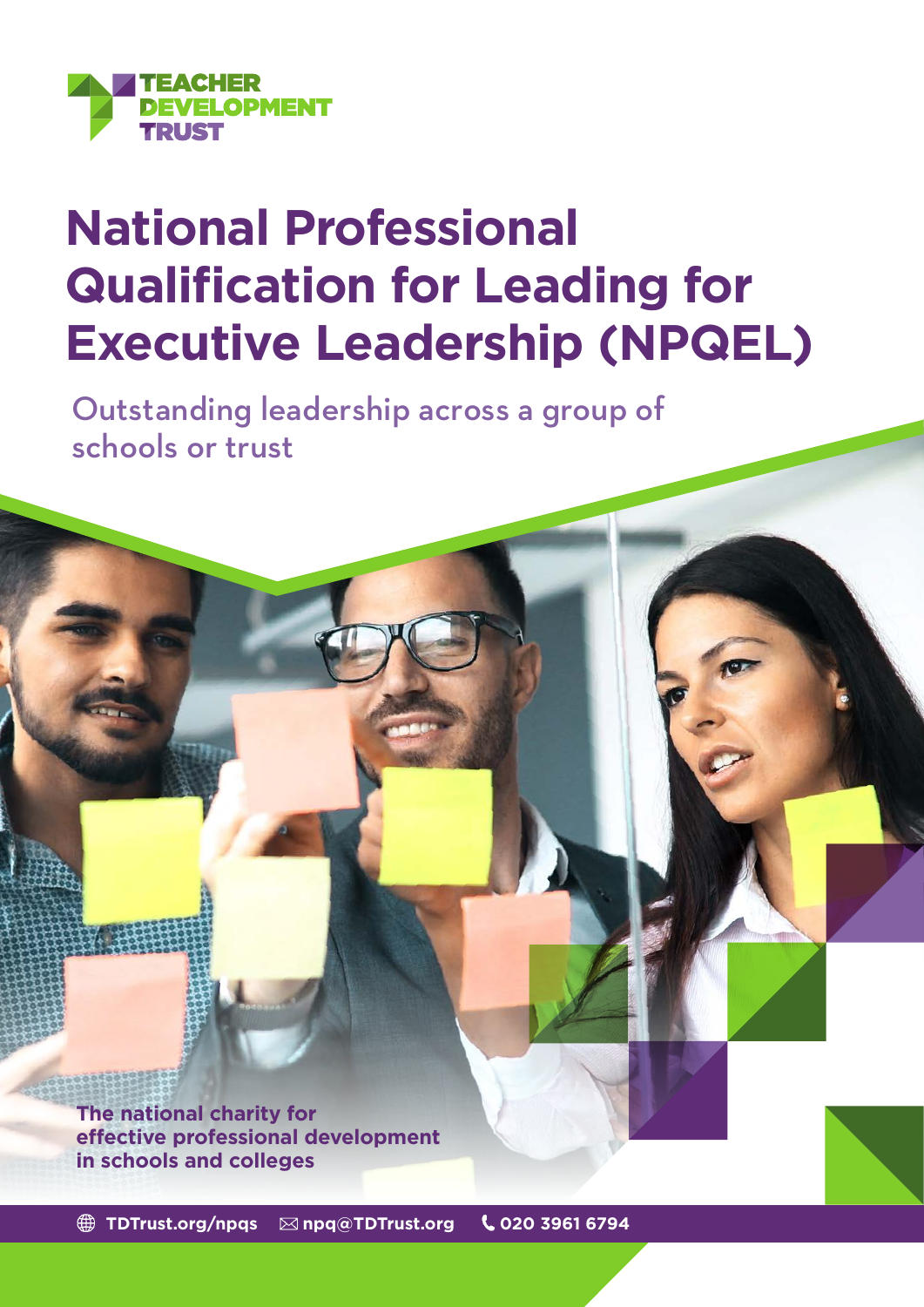## **Outstanding leadership across a group of schools or trust**

A completely updated NPQEL for those who are, or aspiring to be, an executive headteacher, trust director or chief executive, with responsibility for leading several schools **Benefits for you**

- Gain a nationally recognised, prestigious, government-backed senior leadership qualification to help you progress in your career
- $\blacksquare$  Strengthen your expertise as both a strategic and operational leader, creating the culture, governance and strategy needed for a group of schools to flourish successfully and coherently
- $\blacksquare$  Learn flexibly around your job with a blend of online learning, virtual sessions and local face to face workshops



- $\blacksquare$  Develop knowledge and understanding of how to apply the evidence on multi-school improvement through people development, working with leaders, staff, pupils, governors and the wider community to create lasting and sustainable change
- $\blacksquare$  A blended learning experience which fits around your role where you learn and discuss key content online delivered in a way that suits the busy working lives of teachers and school leaders
- $\blacksquare$  Local virtual and face to face sessions that focus on real problem-solving, creating understanding, connecting with your peers and gaining depth of knowledge
- $\blacksquare$  Ongoing preparation to give you confidence to pass the final assessment
- $\blacksquare$  Facilitation and support from serving early years and school leaders in and delivery at local venues

#### **Benefits for your group or trust**

- n A skilful and research-informed executive leader with the capability to strategically lead a group of schools or trust
- **Practical capability to get on with the job of** developing others with the skills to lead with people and teams, creating change and impact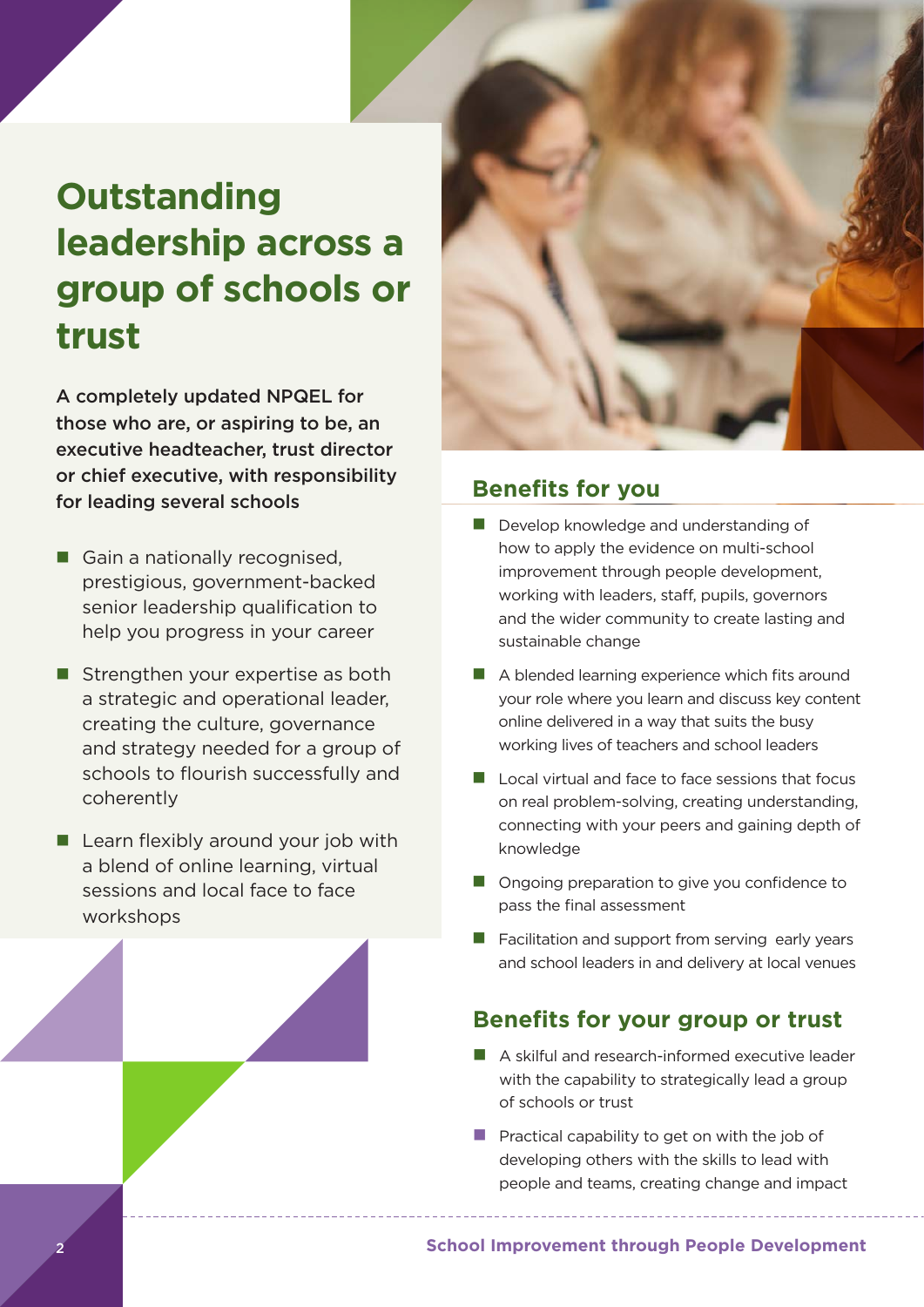

- $\blacksquare$  A professionally aware and informed leader who can make evidence-based decisions and approach leadership in an effective and efficient manner
- $\blacksquare$  The ability to review and evaluate practice in order to bring about change and get the best outcomes for young people and staff within the organisation

#### **Our Approach**

Delivery of the curriculum is grounded in TDT's values of:

- $\blacksquare$  SMART we think about what the evidence tells us, but we also really care about how things are done.
- $\blacksquare$  HEART it's not just taking the evidence base and implementing it any old way, it needs to be done in the right way if you want to have that sustainable impact
- $\blacksquare$  HUMBLE we recognise that there is no single perfect answer to any situation – participants will come from different environments, different schools, different contexts – and we need to understand the limits of what the evidence tells us at times and use our judgement

#### **The course**

A blend of flexible online learning, online discussion, virtual workshops and face to face workshops, for a few hours study each week over 18 months with one weekend residential. This is followed by an assessment where you will complete a 1500-word case study assessment to demonstrate your understanding of real leadership and change.

This completely reformed Leadership NPQ has an evidence-informed curriculum design, connecting you to the latest research and best practice. Our research-rich course covers all of the core content in the [government's Framework](https://assets.publishing.service.gov.uk/government/uploads/system/uploads/attachment_data/file/925506/NPQ_Executive_Leadership.pdf) for this qualification. It will help you to:

- $\blacksquare$  Provide strategic leadership across a group of schools in effective teaching, curriculum, assessment and culture
- $\blacksquare$  Oversee the development of cross-school approaches to embed effective workforce development, change and implementation
- $\blacksquare$  Create and manage cross-school systems and processes, working with partners and boards

Time commitment over 18 months

 $\mathbf o$ 1.5hr Local seminars

**[View full TDT NPQEL Programme Overview here](https://tdtrust.org/wp-content/uploads/2022/05/TDT-NPQEL-Programme-overview.png)**

 $\overline{A}$ 4hr Local face to face workshops

18 30mins Online study sessions

4 1.5hr National seminars

 $\mathcal{L} = \frac{1}{2} \frac{1}{2} \frac{1}{2} \frac{1}{2} \frac{1}{2} \frac{1}{2} \frac{1}{2} \frac{1}{2} \frac{1}{2} \frac{1}{2} \frac{1}{2} \frac{1}{2} \frac{1}{2} \frac{1}{2} \frac{1}{2} \frac{1}{2} \frac{1}{2}$ 

H

 $\lambda$ 1.5hr case studies